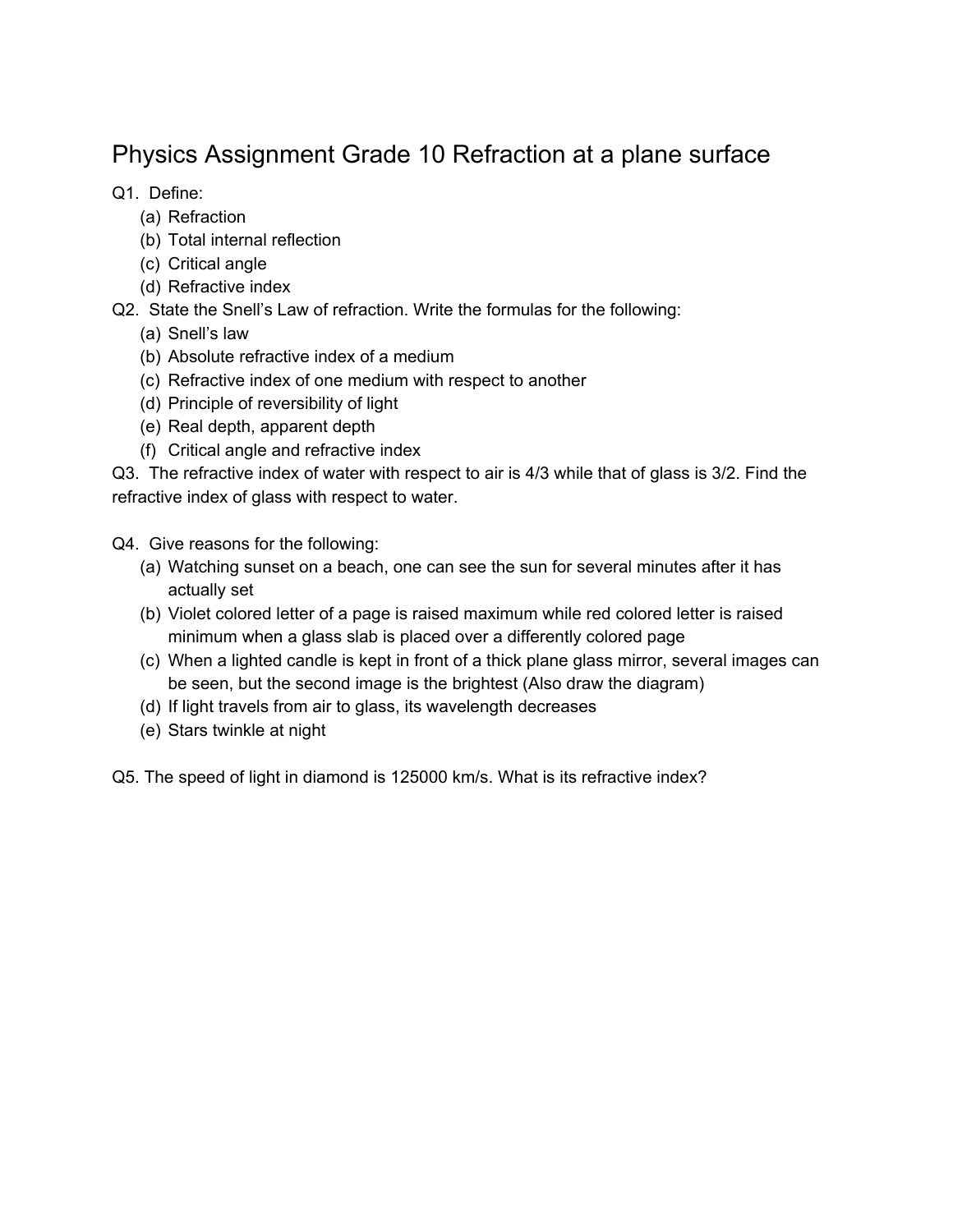Q6. A ray of monochromatic green light enters a liquid from air, as shown. The angle 1 is 45° and angle 2 is 30º



Show in the diagram the path of the ray after it strikes the mirror and re-enters air. Calculate the refractive index of the liquid. (Sin  $45^{\circ}$  = 0.7 and Sin  $30^{\circ}$  = 0.5)

Q7. A monochromatic point source of light O is seen through a rectangular glass block ABCD. Paths of two rays in and outside the block are shown in the figure below:

- (a) Does the source appear to be nearer or further with respect to the surface AB?
- (b) How does the shift depend upon the thickness AD of the block? (Draw the diagram)
- (c) For the same glass block, which color will produce maximum shift?



- Q8. Draw a diagram to show the bending of a stick of water.
- Q9. Draw a diagram to show experimental verification of the laws of refraction.

Q10. Mention two factors on which the refractive index of a medium depends.

Q11. Mention the factors on which Lateral Displacement in a glass slab depends.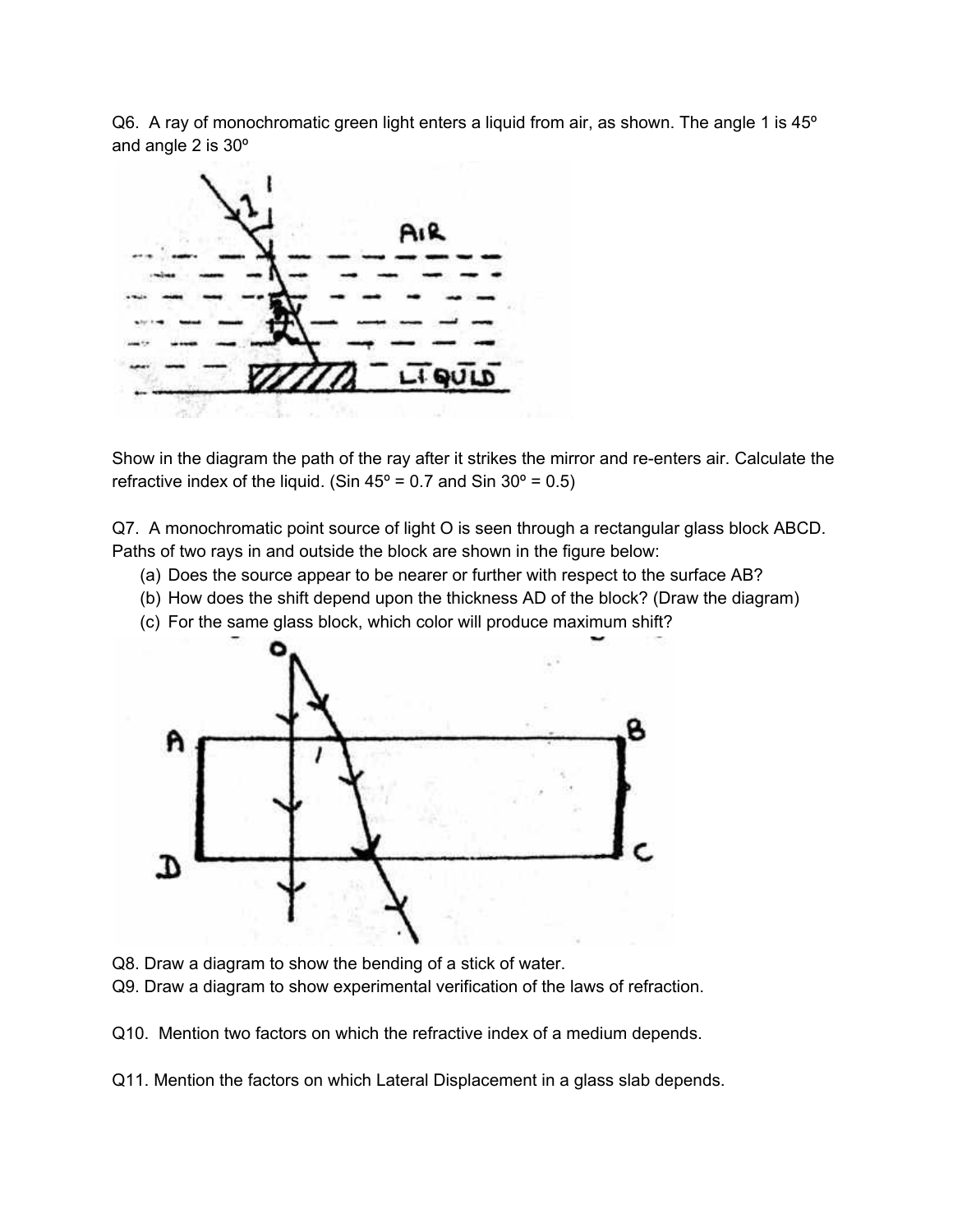Q12. A postage stamp getas raised by 7mm when placed under a rectangular glass block of refractive index 1.5. Find the thickness of the glass block.

Q13. What should be the ratio of the speed of light through the liquid to the speed through glass so that there is no refraction of the light at the boundaries of the glass block when the system is illuminated by light of a single color

Q14. A prism deviates a monochromatic ray of light through a ' $\delta$ ' with 'i':

- (a) Draw a graph showing the variation of ' $\delta$ ' with 'i'. On your graph, show the angle of minimum deviation.
- (b) What is the relation between the angle of incidence and the angle of emergence when the ray suffers minimum deviation?
- Q15. Mention the factors affecting the angle of deviation of a prism.

Q16. Why does a point source O observed from a prism appear raised towards its refracting edge? (Show with the help of a diagram)

Q17. A light ray of yellow color is incident on an equilateral glass prism at an angle of incidence of 48º and suffers minimum deviation by an angle of 36º.

- (a) What will be the angle of emergence?
- (b) If the angle of incidence is changed to 30º, 60º, state whether the angle of deviation will be equal to, less than, more than 36º.

Q18. The refractive index of glass is 3/2. What is the critical angle for glass-air interface?

Q19. What are the essential conditions for total internal reflection to occur? Why is it beneficial to use a total reflecting prism to reflect rays back rather than a plane mirror?

Q20. What is a total reflecting prism? State three actions of such a prism.

Q21. State two factors on which the critical angle for a given pair of media depends upon.

Q22. What do you understand by the term 'optical fibre' ?